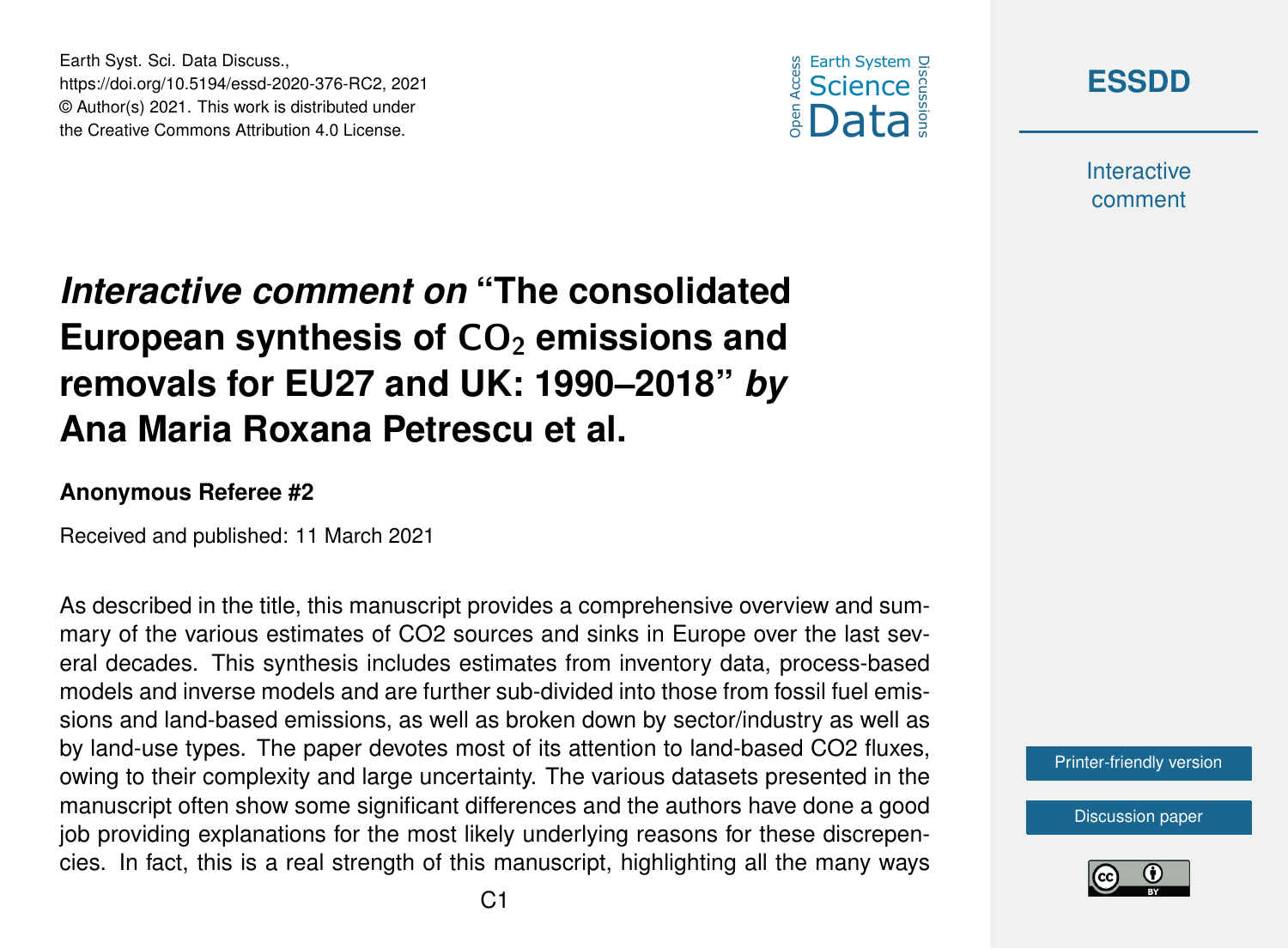in which data that attempts to measure and quantify the same specific CO2 fluxes can vary due to differences in definitions, which underlying processes are included, and how those processes are represented. The authors provide useful suggestions for further reconciling and harmonizing the multiple datasets. The paper is well written and organized. I recommend it for publication, subject to some minor changes and suggestions, as highlighted below.

1) The Reference section contains three different references for "Petrescu et al. 2020" (which are also cited in the text). To avoid confusion, it would be helpful to relabel these as "Petrescu et al. 2020a" etc.

2) The LUH2 dataset is cited with "Hurtt et al. 2011", but that paper refers to the LUH1 dataset. LUH2 should be cited with Hurtt et al. 2020 (which is already included in the Reference list), or potentially with both Hurtt et al. 2011 and 2020.

3) Line 432: change "emission" to "emissions"

4) Line 431: change "taking into account of the" to "taking into account the"

5) Line 457: change "except a daily" to "except for a daily"

6) Line 461: change "extend" to "extent"

7) The section around line 490 describes how the ESACCI-LUH2v2 dataset assumes that shrublands are equivalent to forest. A rough estimate of the impact of this assumption for the representation of forest area in Europe is included. However, it seems like this could be explicitly quantified from the data, rather than just estimated – is that possible?

8) The description around line 496 about the forest area data from FAOSTAT could use some additional clarification. If FAOSTAT provides the current forest area, not just the FL-FL category, then would it not consider both afforestation and deforestation? Also, line 497 states "This area is based on the same land use/land cover maps", but it is not clear to me what these maps are the same as.

**[ESSDD](https://essd.copernicus.org/preprints/)**

**Interactive** comment

[Printer-friendly version](https://essd.copernicus.org/preprints/essd-2020-376/essd-2020-376-RC2-print.pdf)

[Discussion paper](https://essd.copernicus.org/preprints/essd-2020-376)